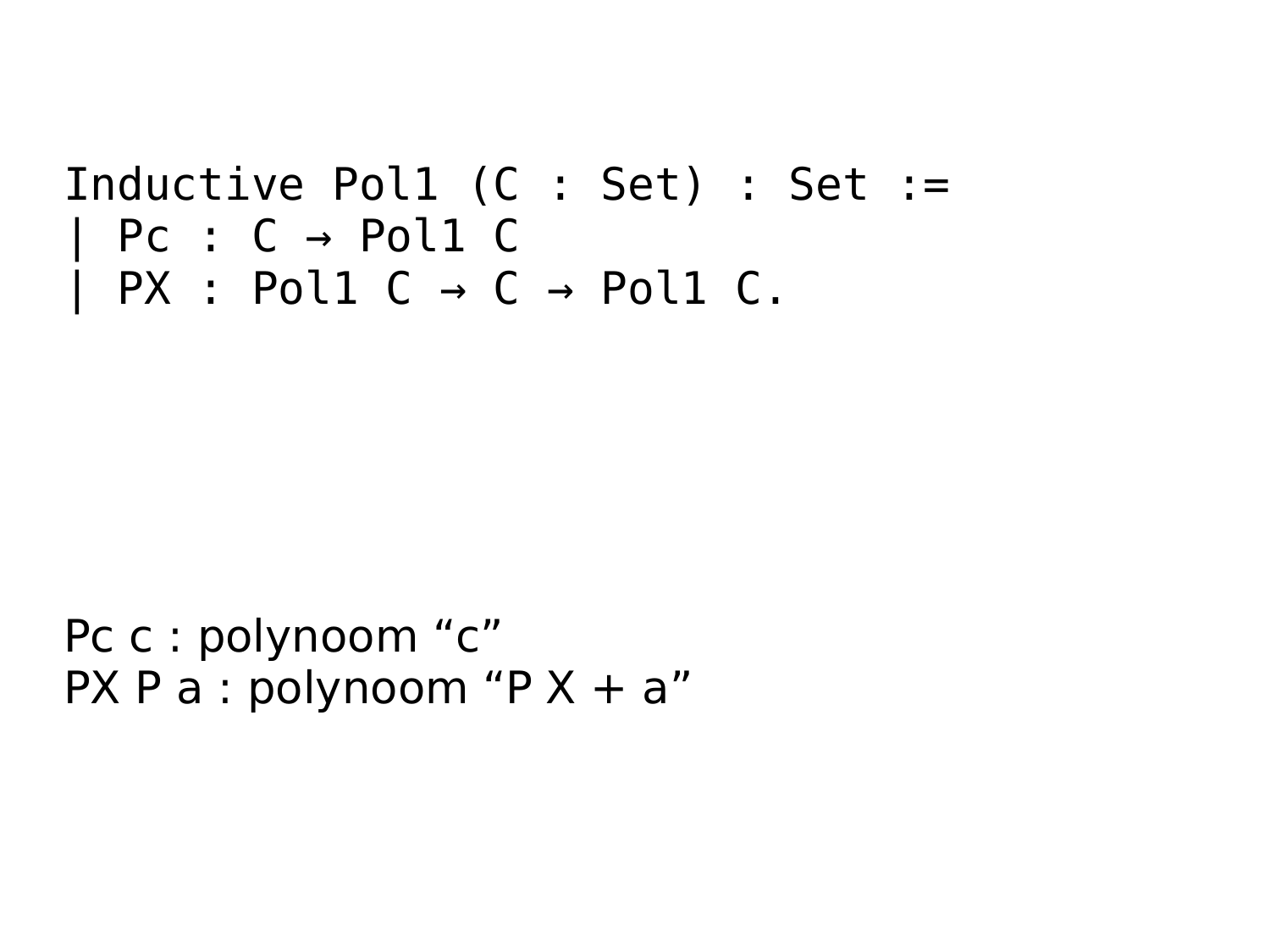## Inductive Pol1 (C : Set) : Set :=  $PC: C \rightarrow Pol1 C$  $\vert$  PX : Pol1 C  $\rightarrow$  positive  $\rightarrow$  C  $\rightarrow$  Pol1 C.

Pc c : polynoom "c" PX P i a : polynoom "P  $X^i + a$ "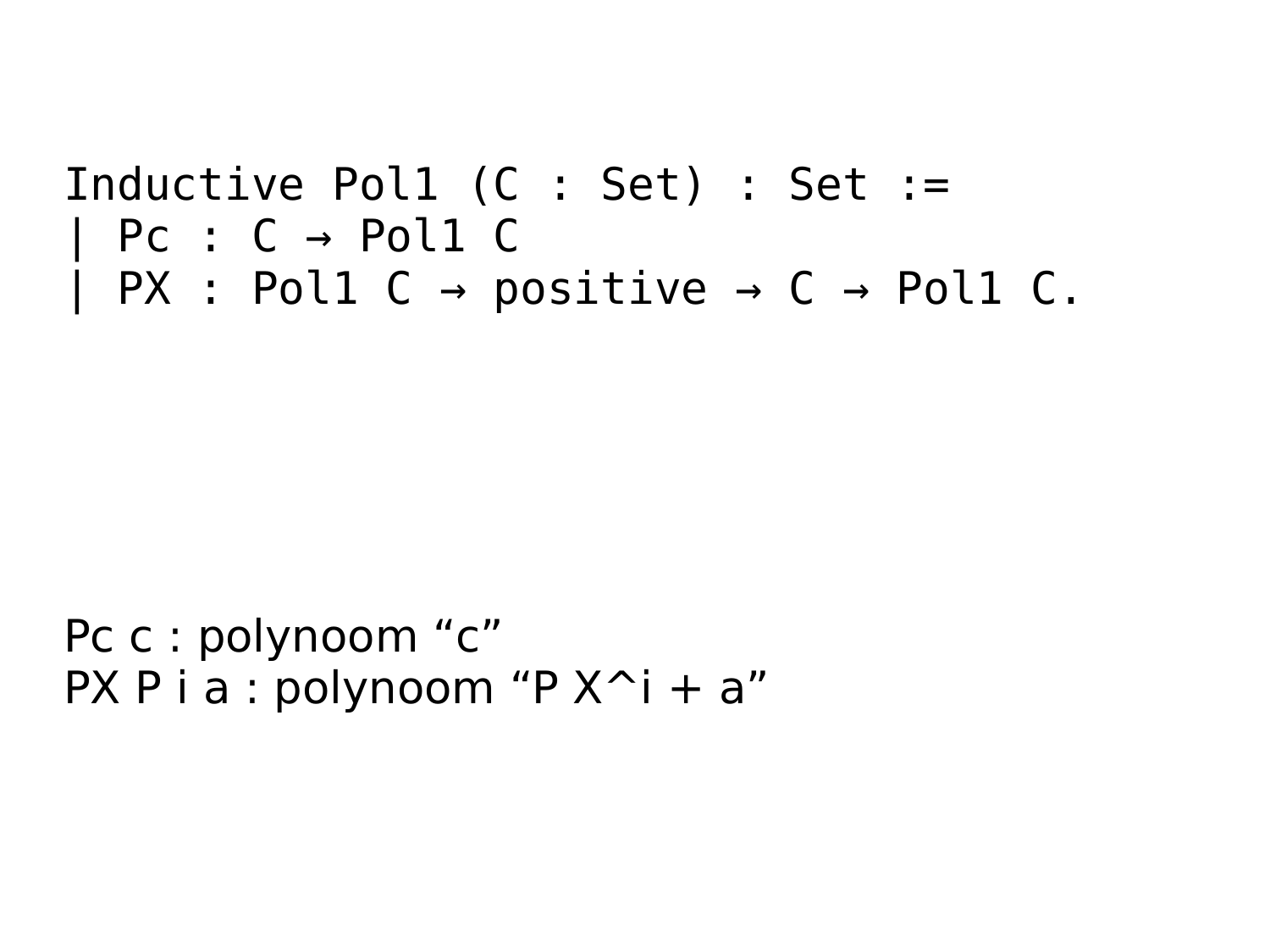```
Inductive Pol1 (C : Set) : Set :=
  PC: C \rightarrow Pol1 C\overline{P} PX : Poll C \rightarrow positive \rightarrow C \rightarrow Poll C.
Fixpoint Poln (C : Set) (n : nat) : Set :=
match n with
| 0 \implies 0| S m => Pol1 (Poln C m)
end.
```

```
Pc c : polynoom "c"
PX P i a : polynoom "P X^i + a"
```
Poln m : type van polynomen in m variabelen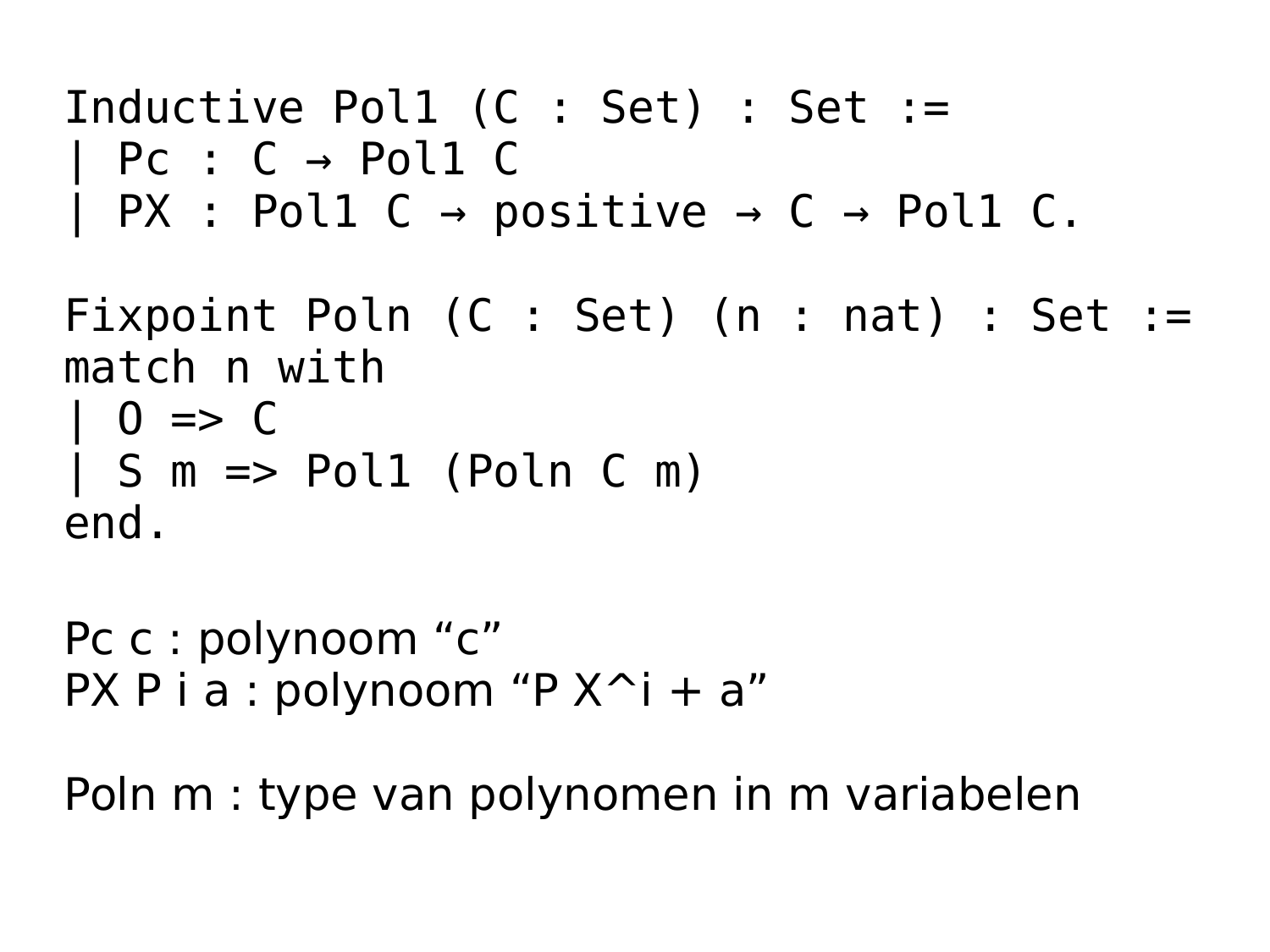```
Inductive Pol (C : Set) : Set :=
  PC: C \rightarrow Pol CPinj : positive \rightarrow Pol C \rightarrow Pol C
 PX : Pol1 C \rightarrow positive \rightarrow Pol C \rightarrow Pol1 C.
```

```
Pc c : "c"
Pinj j Q : "Q{X1 \leftarrow X(j+1); …; X(n-j) \leftarrow Xn}"
PX P i Q : "P X1^i + Q{X1 \leftarrow X2; ...; X(n-1) \leftarrow Xn}"
(with P := 0)
```